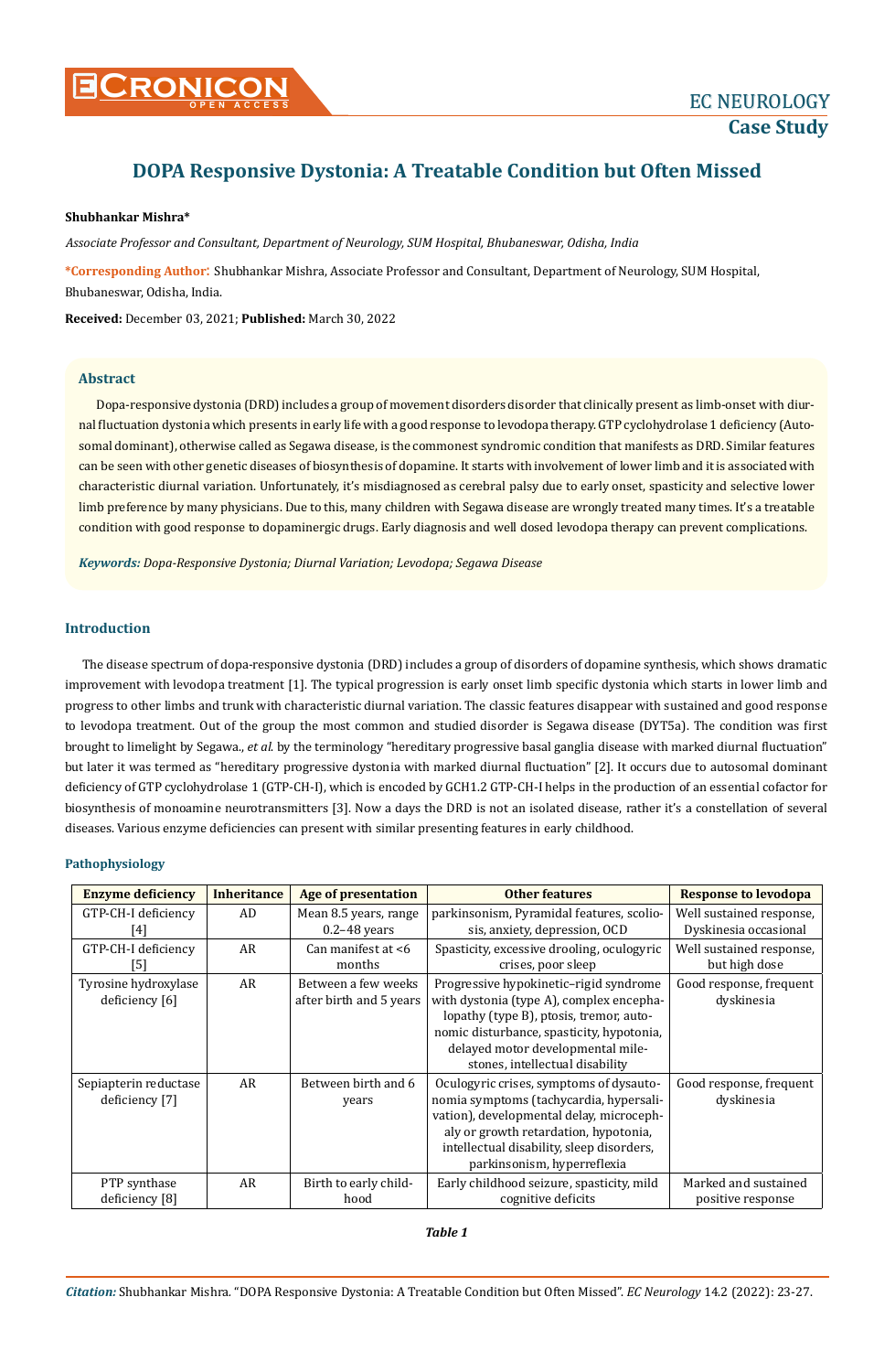#### **Presentation**

Typical clinical features of DRD are seen in childhood or adolescent age group. The onset of dystonia is associated with mild parkinsonism sometimes. Along with it diurnal fluctuations, and its improved with sleep or rest which is otherwise called sleep benefit, and a well sustained response to low doses of Levodopa are the hallmarks of the disease [9]. A marked and well sustained improvement after L-dopa therapy without significant motor fluctuations or dyskinesias is the landmark feature which helps clinicians to distinguish DRD from other genetic dystonias and early onset parkinsonism. Atypical presentations are also commonly encountered. Variable onset of dystonia at different age ranging from early infancy to late adulthood may be seen. Early infantile DRD mimics cerebral palsy. Many patients are wrongly diagnosed and treated for prolonged period as cerebral palsy [10]. Along with movement disorders, mental retardation, seizures, systemic symptoms, and cerebellar abnormalities have also been reported in rare instances [11,12]. Phenomenal response to L-dopa is the hallmark of DRD. Even treatment is delayed for decades complete resolution of symptoms with incomplete response for action dystonia has been reported, but it's incidence is very rare [13].

| Syndromic clas- | <b>Definition</b>                                               |                                                  |
|-----------------|-----------------------------------------------------------------|--------------------------------------------------|
| sification [14] |                                                                 |                                                  |
| <b>DRD</b>      | A group of non-neurodegenerative disorders by genetic defects   |                                                  |
|                 | involving nigrostriatal dopaminergic system with manifes-       | <b>DRD</b> Spectrum                              |
|                 | tations like dystonia and/or parkinsonism, and dramatic         |                                                  |
|                 | response to levodopa without long term motor complications.     |                                                  |
| DRD-plus        | A group of non-neurodegenerative disorders by genetic defects   | Dopaminergic system, non-neurodegenerative.      |
|                 | involving nigrostriatal dopaminergic system with dopa-respon-   | 1) Enzymatic deficiency in dopamine synthetic    |
|                 | siveness plus additional features like infantile onset, devel-  | pathway                                          |
|                 | opmental delay, psychomotor retardation, seizure, hypotonia,    | 2) Transportopathy                               |
|                 | drowsiness, recurrent hyperthermia, ptosis, cerebellar dys-     | DAT deficiency                                   |
|                 | function, poor responsiveness to levodopa or other dopaminer-   | VMAT deficiency                                  |
|                 | gic drugs that are not seen in DRD                              | 3) Developmental disorder affecting dopamine     |
|                 |                                                                 | system: SOX mutation                             |
| DRD look-alike  | A group of 1) neurodegenerative or non-neurodegenerative        | dopaminergic system, neurodegenerative           |
|                 | disorders without involving the nigrostriatal dopaminergic sys- | 1) Juvenile Parkinson's disease                  |
|                 | tem or 2) neurodegenerative disorders with involving nigros-    | 2) Pallidopyramidal syndrome                     |
|                 | triatal dopaminergic system, that could present with dystonia   | 3) Spinocerebellar ataxia type III. Non-neurode- |
|                 | responsive to dopaminergic drugs                                | generative disorder                              |
|                 |                                                                 | DYT <sub>1</sub>                                 |
|                 |                                                                 | GLUT deficiency syndrome                         |
|                 |                                                                 | Myoclonus-dystonia                               |
|                 |                                                                 | Neurodegenerative disorder                       |
|                 |                                                                 | Ataxia telangiectasia                            |
|                 |                                                                 | Undetermined disorder                            |
|                 |                                                                 | Levodopa-responsive camptocormia                 |

Due to wide spectrum of symptoms and signs three syndromic groups are made recently [14] (Table 2).

*Table 2: DRD differential DD.*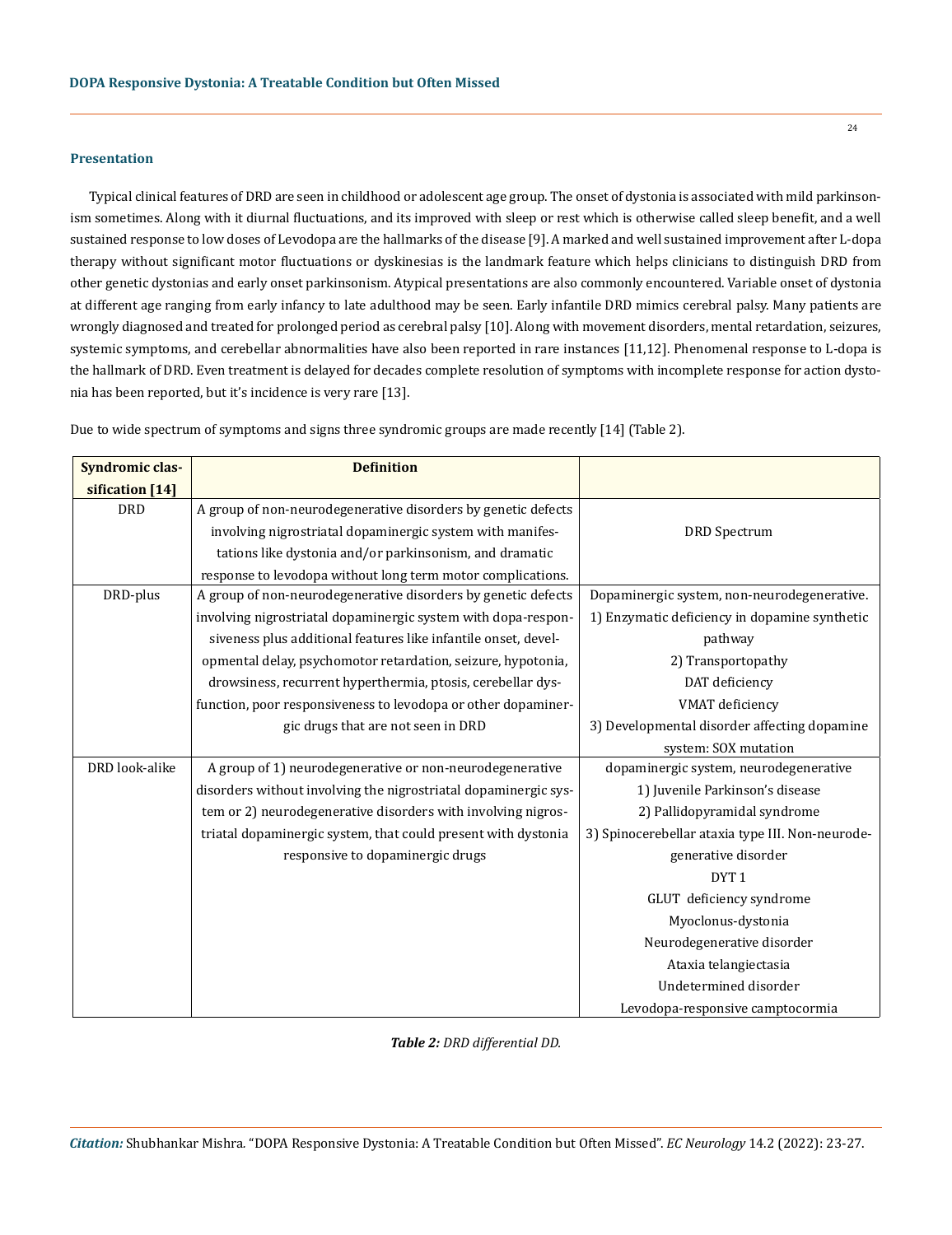#### **Diagnosis**

Levodopa trial [15]: The first step and cornerstone in the diagnosis of DRD is to establish the response to levodopa which is otherwise called levodopa trial. The levodopa is given in combination with a peripheral decarboxylase inhibitor, to increase its efficacy. The trial separates DRD from other primary dystonias, because they don't naturally respond to levodopa, rather they respond well to dopamine depletors. For children aged < 6 years, 1 - 10 mg/kg levodopa daily, given in multiple doses, along with a peripheral decarboxylase inhibitor in combination. For patients aged > 6 years, a trial of 12.5 mg carbidopa and 50 mg levodopa one to three times daily with meals for 1 week, increasing to 25 mg carbidopa and 50 mg levodopa three times daily for 1 week, followed by 50 mg carbidopa and 200 mg levodopa three times daily. If no improvement was is seen after 1 month, the levodopa trial should be marked as a failure. Children who present with episodic oculogyric crisis, general dystonia, early onset parkinsonism and encephalopathy, trial of 0.5 - 10 mg/kg levodopa daily, should be administered in multiple divided doses with a combination of a peripheral decarboxylase inhibitor for at least 2 - 3 months. If it responds well the trial will be considered positive.

**Imaging:** Use of advanced imaging studies like PET and SPECT studies are limited in DRD, but they might help in differentiation between DRD and juvenile PD. In juvenile PD, fluorodopa uptake and dopamine transporter density are decreased, whereas abnormalities in these parameters are minimal in DRD [16].

**Cerebrospinal fluid and blood analysis:** CSF analysis helps to assess the levels of neurotransmitters and metabolites (such as homovanillic acid (HVA), 5‑hydroxyindoleacetic acid (5 HAA), neopterin and biopterin) in cerebrospinal fluid (CSF), and phenylalanine in blood. In the phenotype with GTP‑CH‑I deficiency all the values of metabolites are low whereas the blood phenylalanine level is normal [17].

**Others:** Phenylalanine loading tests, GTP‑CH‑1 activity tests, Genomic screenings are also done sometimes for definite diagnosis and genetic counselling.

#### **Treatment**

DRD is treated with levodopa, but the outcome depends upon exact doses and regimens. Some patients improve completely, some have residual symptoms depending upon the dosage and timing of treatment, and some may develop levodopa-induced dyskinesia (LID). The DRD patients are prone to LID 20 times more in comparison to other patients. In patients with GCH1 mutations, the response to levodopa is phenomenal. 50 - 200 mg levodopa daily, with a combination of peripheral decarboxylase inhibitor (carbidopa), provides outstanding result. Along with levodopa, controlled-release levodopa, several dopamine agonists and anticholinergic drugs, such as trihexyphenidyl, can also be effective [18,19]. Autosomal recessive GTP‑CH‑I deficiency phenotype also shows good response to levodopa therapy along with the dominant phenotype. In early childhood, treatment of this condition usually requires higher doses  $\sim 6$  - 10 mg/kg daily) [20]. In patients with spasmodic dysphonia, very high doses, up to 600 mg daily might produce an incomplete response [21,22]. Levodopa-related motor complications are uncommon in this group. Even after prolonged therapy of levodopa, off dyskinesia rarely occurs in these patients [22]. Levodopa-induced dyskinesia (LID) usually presents at early treatment and is the result of very high doses [23]. Like PD, amantadine can be used to treat levodopa-induced dyskinesia in GTP-CH-I deficiency [24]. Patients with type A tyrosine hydroxylase deficiency respond well to of levodopa therapy. Oculogyric crisis, resolves completely, with mild or no residual impairment. In paediatric patients with type A tyrosine hydroxylase deficiency, the dose of levodopa is 3 - 10 mg/kg daily, divided into three doses. Patients with the type B condition are sensitive to levodopa, so initial doses are low i.e. 0.5 mg/kg daily [25].

#### **Conclusion**

The most common pathological cause of DRD is GTP-CH-I deficiency; due to this the term DRD has become synonymous with the biochemical terminology. The presentation which includes lower-limb onset of fluctuating action dystonia with diurnal variation, can

*Citation:* Shubhankar Mishra*.* "DOPA Responsive Dystonia: A Treatable Condition but Often Missed". *EC Neurology* 14.2 (2022): 23-27.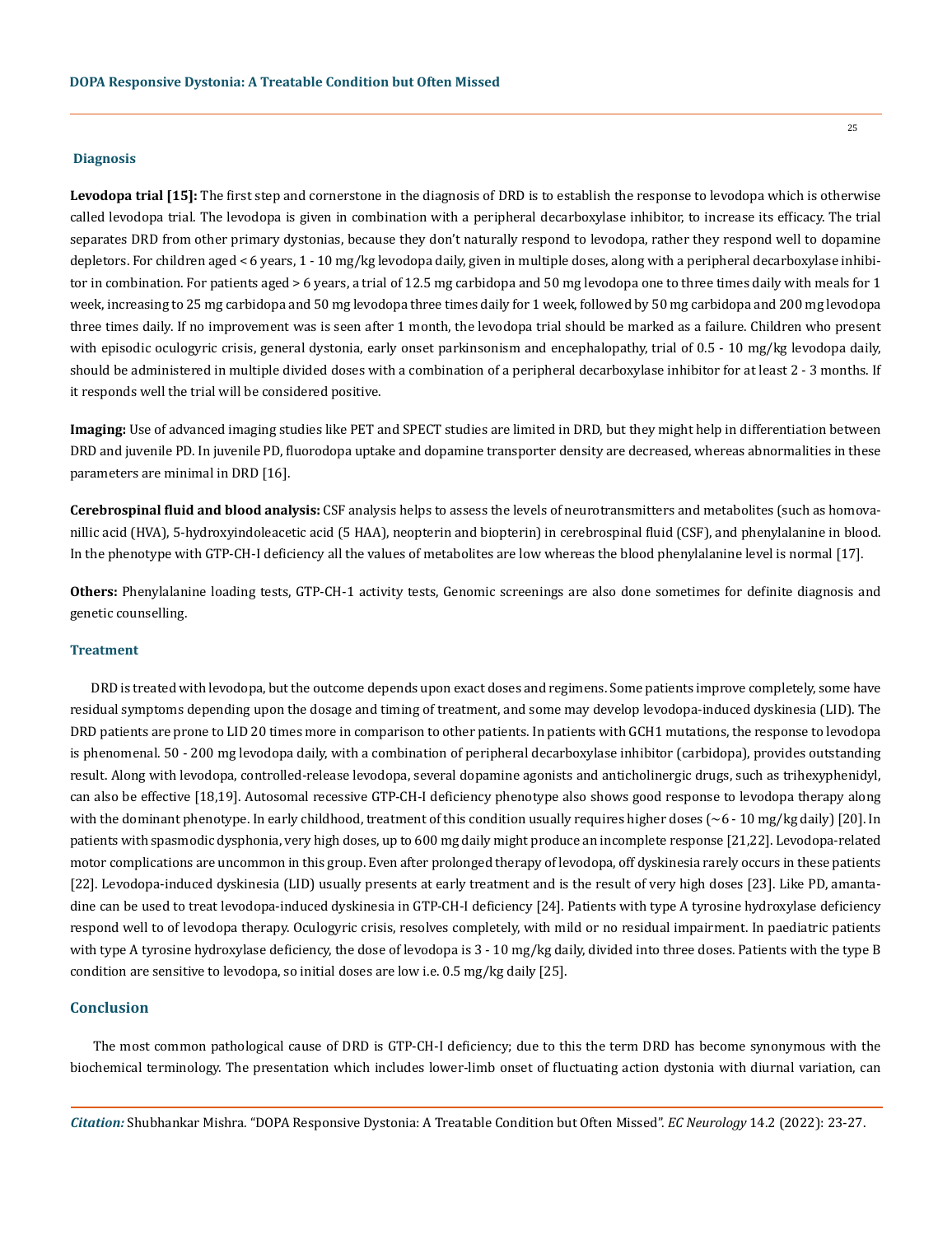generalize over time, and shows a phenomenal and well sustained response to low-dose levodopa with combination with peripheral decarboxylase inhibitor therapy. It very often mimics cerebral palsy. Many patients are treated as a case of cerebral palsy usually. Early diagnosis and appropriate treatment can provide better outcome.

### **Bibliography**

- 1. Nygaard TG., *et al*[. "Dopa-responsive dystonia".](https://pubmed.ncbi.nlm.nih.gov/3041760/) *Advances in Neurology* 50 (1988): 377-384.
- 2. Segawa M., *et al*[. "Childhood basal ganglia disease with marked response to L-Dopa, "Hereditary progressive basal ganglia disease](https://pubmed.ncbi.nlm.nih.gov/21094587/)  [with marked diurnal fluctuation".](https://pubmed.ncbi.nlm.nih.gov/21094587/) *Shinryo* 24 (1971): 667-672.
- 3. Segawa M., *et al*[. "Hereditary progressive dystonia with marked diurnal fluctuation".](https://pubmed.ncbi.nlm.nih.gov/10984664/) *Advances in Neurology* 14 (1976): 215-233.
- 4. Segawa M., *et al*[. "Autosomal dominant guanosine triphosphate cyclohydrolase I deficiency \(Segawa disease\)".](https://onlinelibrary.wiley.com/doi/10.1002/ana.10630) *Annals of Neurology* [54.6 \(2003\): S32-S45.](https://onlinelibrary.wiley.com/doi/10.1002/ana.10630)
- 5. Nygaard TG., *et al*[. "Dopa-responsive dystonia: the spectrum of clinical manifestations in a large North American family".](https://pubmed.ncbi.nlm.nih.gov/2296384/) *Neurology* [40 \(1990\): 66-69.](https://pubmed.ncbi.nlm.nih.gov/2296384/)
- 6. Albanese A., *et al*[. "Phenomenology and classification of dystonia: a consensus update".](https://pubmed.ncbi.nlm.nih.gov/23649720/) *Movement Disorders* 28 (2013): 863-873.
- 7. Bräutigam C., *et al*[. "Biochemical hallmarks of tyrosine hydroxylase deficiency".](https://academic.oup.com/clinchem/article/44/9/1897/5642945) *Clinical Chemistry* 44 (1998): 1897-1904.
- 8. Hoffmann GF., *et al*[. "Tyrosine hydroxylase deficiency causes progressive encephalopathy and dopa-nonresponsive dystonia".](https://onlinelibrary.wiley.com/doi/abs/10.1002/ana.10632) *Annals of Neurology* [54.6 \(2003\): S56-S65.](https://onlinelibrary.wiley.com/doi/abs/10.1002/ana.10632)
- 9. [Segawa M. "Hereditary progressive dystonia with marked diurnal fluctuation".](https://pubmed.ncbi.nlm.nih.gov/945938/) *Brain and Development* 22.1 (2000): S65-80.
- 10. Nygaard TG., *et al*[. "Dopa-responsive dystonia simulating cerebral palsy".](https://www.sciencedirect.com/science/article/pii/0887899494901090/pdf?md5=563602acd8dc8f7d45431bb8aaff3daa&pid=1-s2.0-0887899494901090-main.pdf) *Pediatric Neurology* 11.3 (1994): 236-240.
- 11. Chaila EC., *et al*[. "Broadening the phenotype of childhood-onset dopa-responsive dystonia".](https://pubmed.ncbi.nlm.nih.gov/16908750/) *Archives of Neurology* 63.8 (2006): 1185- [1188.](https://pubmed.ncbi.nlm.nih.gov/16908750/)
- 12. Furukawa Y., *et al*[. "Dystonia with motor delay in compound heterozygotes for GTP-cyclohydrolase I gene mutations".](https://pubmed.ncbi.nlm.nih.gov/9667588/) *Annals of Neurology* [44.1 \(1998\): 10-16.](https://pubmed.ncbi.nlm.nih.gov/9667588/)
- 13. Tassin J., *et al*[. "Levodopa-responsive dystonia. GTP cyclohydrolase I or parkin mutations?"](https://pubmed.ncbi.nlm.nih.gov/10825351/) *Brain* 123 (2000): 1112-1121.
- 14. Lee WW., *et al*[. "Expanding the spectrum of dopa-responsive dystonia \(DRD\) and proposal for new definition: DRD, DRD-plus, and](https://www.ncbi.nlm.nih.gov/pmc/articles/PMC6033101/)  DRD look-alike". *[Journal of Korean Medical Science](https://www.ncbi.nlm.nih.gov/pmc/articles/PMC6033101/)* 33.28 (2018).
- 15. [Wijemanne S and Jankovic J. "Dopa-responsive dystonia-clinical and genetic heterogeneity".](https://pubmed.ncbi.nlm.nih.gov/26100751/) *Nature Reviews Neurology* 11.7 (2015): [414.](https://pubmed.ncbi.nlm.nih.gov/26100751/)
- 16. Sawle GV., *et al*[. "Dopa-responsive dystonia: \[18F\]dopa positron emission tomography".](https://pubmed.ncbi.nlm.nih.gov/1681782/) *Annals of Neurology* 30 (1991): 24-30.
- 17. Kurian MA., *et al*[. "The monoamine neurotransmitter disorders: an expanding range of neurological syndromes".](https://pubmed.ncbi.nlm.nih.gov/21777827/) *The Lancet Neurology* [10 \(2011\): 721-733.](https://pubmed.ncbi.nlm.nih.gov/21777827/)

*Citation:* Shubhankar Mishra*.* "DOPA Responsive Dystonia: A Treatable Condition but Often Missed". *EC Neurology* 14.2 (2022): 23-27.

26